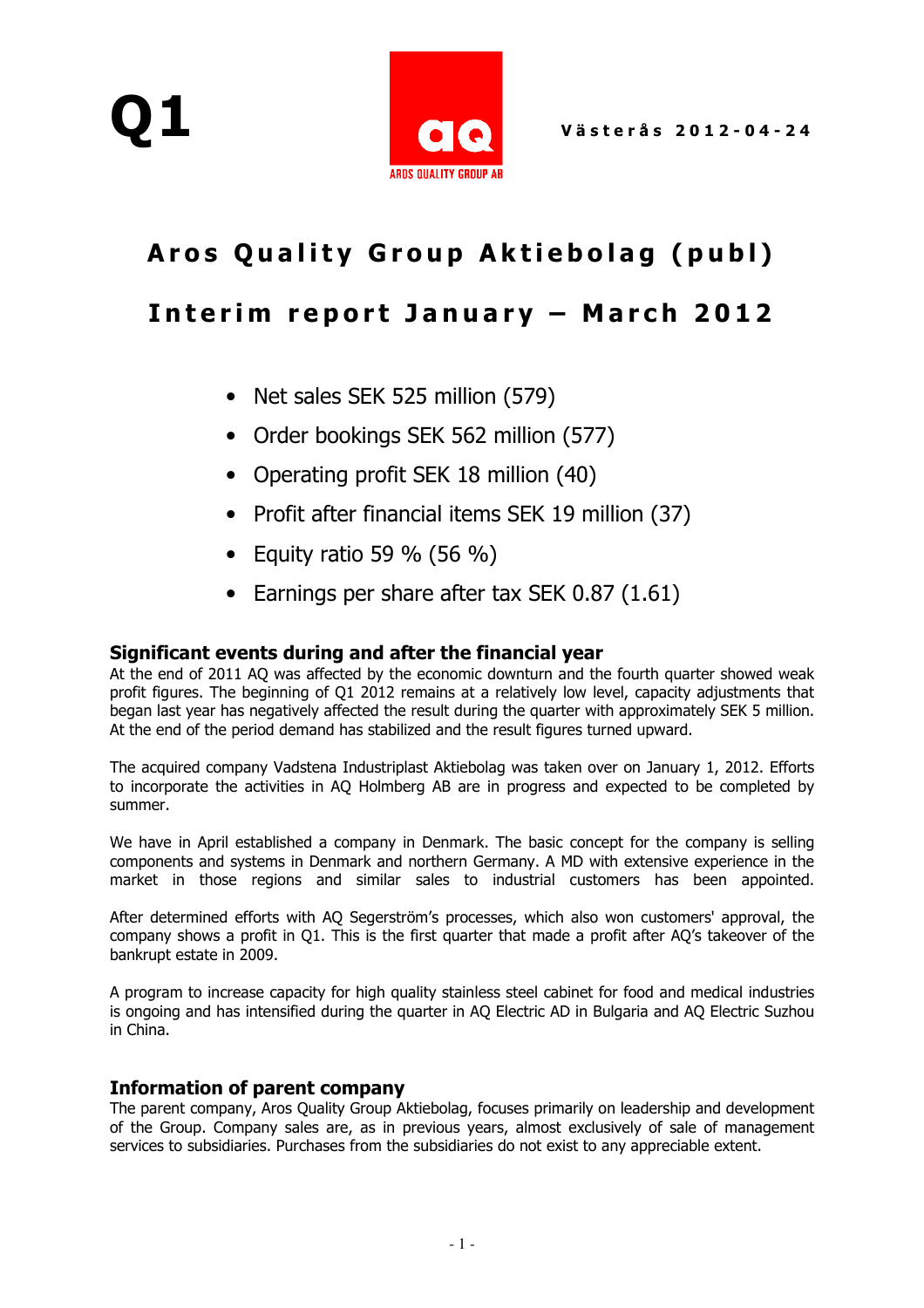#### The drawing up of the interim report

The interim report has been prepared in accordance with the Swedish Annual Accounts Act as well as IFRS, applying IAS 34, Interim Financial Reporting, which contains general requirements for the design, structure and minimum information requirements in the interim report. The accounting and valuation principles applied are the same as used in the latest annual report for 2011. The report has not been audited.

#### Significant estimates and evaluations for accounting purposes.

The Board has in preparing the interim report found no record that would be especially exposed from a risk point of view and thus induce significant adjustments to future periods.

#### Future prospects

The Board is currently assessing that the second quarter will show higher result than the first quarter.

The Group strives for continued profitable growth within its business areas. The growth will be achieved both organically and through acquisitions.

#### AQ in brief

AQ is a leading supplier to demanding industrial customers and is listed on AktieTorget.

The Group operates in two business segments *Component* which produce transformers, cabling, mechanical parts, stamped sheet metal and plastic injection molding and Systems which produces systems, automation and power solutions and assemble complete machines in close cooperation with customers.

|                                   | Q1 2012   | Q1 2011   | Acc 2012  | Acc 2011  |
|-----------------------------------|-----------|-----------|-----------|-----------|
| Net sales                         | 524 973   | 578 594   | 524 973   | 578 594   |
| Other operating income            | 1659      | 3649      | 1659      | 3649      |
| Operating expenses                | $-508413$ | $-542153$ | $-508413$ | $-542153$ |
| <b>Operating profit/loss</b>      | 18 219    | 40 090    | 18 219    | 40 090    |
| Result from financial items       | 1091      | $-3459$   | 1 0 9 1   | -3 459    |
| Profit/loss after financial items | 19310     | 36 631    | 19 310    | 36 631    |
| Tax on profit for the year        | $-3676$   | -8083     | -3 676    | $-8083$   |
| Net profit/loss for the year      | 15 634    | 28 5 48   | 15 634    | 28 548    |
| Earnings per share after full tax | 0.87      | 1,61      | 0,87      | 1,61      |
| Net margin %                      | 3,7%      | 6,3%      | 3,7%      | 6,3%      |

#### **The Group's Income Statement (KSEK)**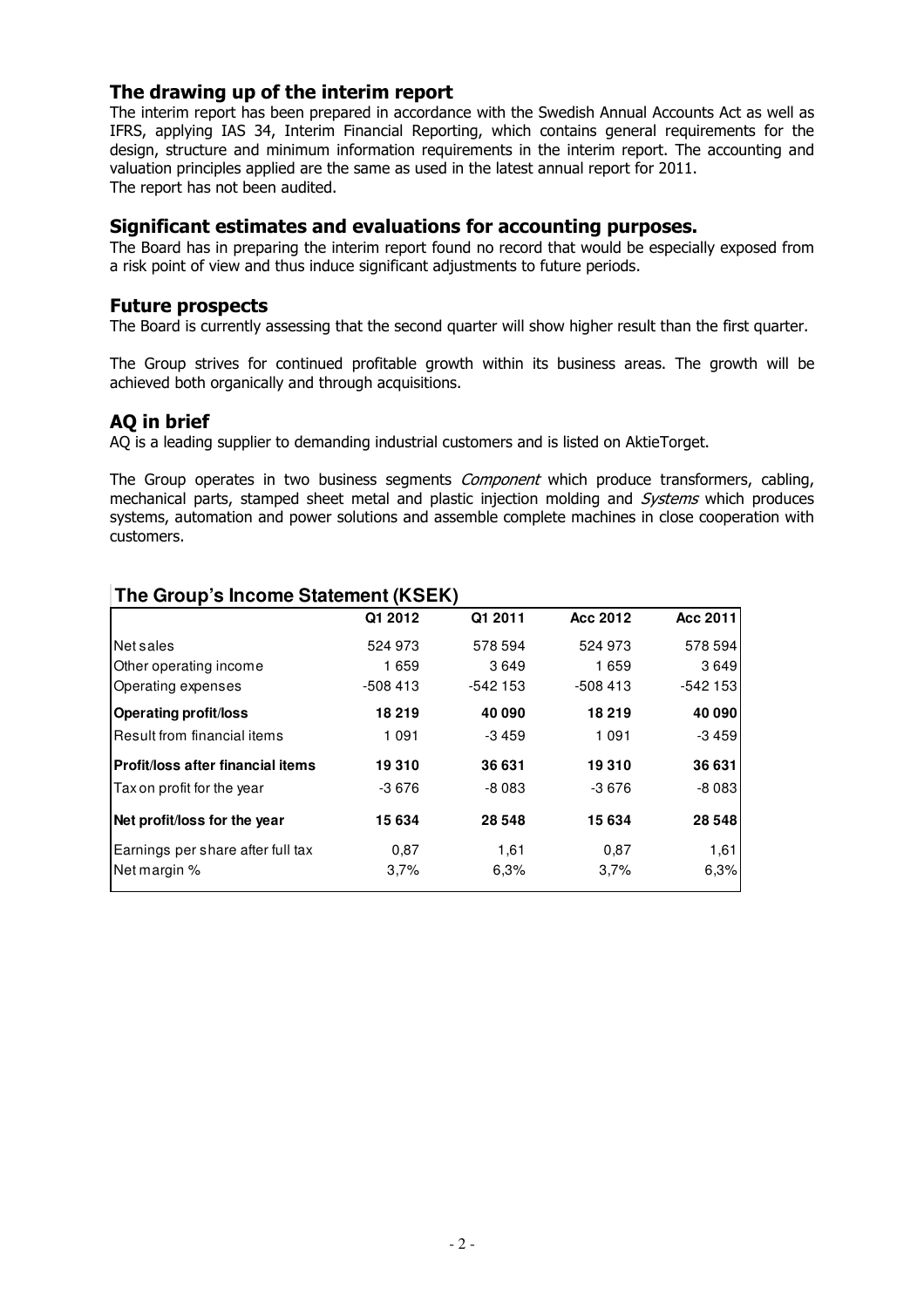### **The Parent Company's Income Statement (KSEK)**

|                                   | Q1 2012 | Q1 2011 | Acc 2012 | Acc 2011 |
|-----------------------------------|---------|---------|----------|----------|
| Net sales                         | 10 227  | 8625    | 10 227   | 8625     |
| Operating expenses                | $-4698$ | $-3204$ | $-4698$  | $-3204$  |
| <b>Operating profit/loss</b>      | 5529    | 5421    | 5529     | 5421     |
| Result from financial items       | 71      | -686    | 71       | $-686$   |
| Profit/loss after financial items | 5600    | 4735    | 5600     | 4735     |
| Tax on profit for the year        | $-1473$ | $-1245$ | -1473    | $-1245$  |
| Net profit/loss for the year      | 4 1 2 7 | 3490    | 4 1 2 7  | 3490     |

### **Balance Sheet (KSEK)**

|                                     | Group              |                    | <b>Parent company</b> |         |
|-------------------------------------|--------------------|--------------------|-----------------------|---------|
| <b>Assets</b>                       | Q1 2012            | Q4 2011            | Q1 2012               | Q4 2011 |
| <b>Fixed assets</b><br>Inventories  | 235 380<br>407 072 | 232 258<br>401 525 | 190 026               | 206 816 |
| Other current receivables           | 465 544            | 413465             | 119 930               | 131 004 |
| Cash and bank balances              | 78 883             | 58 078             | 54 639                | 27 346  |
| <b>Total assets</b>                 | 1186879            | 1 105 327          | 364 595               | 365 165 |
| <b>Equity and liabilities</b>       |                    |                    |                       |         |
| Equity                              | 705 406            | 690 985            | 292 914               | 288786  |
| Untaxed reserves                    |                    |                    | 12740                 | 12740   |
| Interest-bearing liabilities        | 92 274             | 60 829             | 0                     | 22 193  |
| Other liabilities                   | 389 199            | 353 513            | 58 941                | 41 447  |
| <b>Total equity and liabilities</b> | 1 186 879          | 1 105 327          | 364 595               | 365 165 |
| <b>Equity ratio</b>                 | 59%                | 63%                | 83%                   | 82%     |

## **Cash Flow Analysis (KSEK)**

|                                          | Group    |          | <b>Parent company</b> |          |
|------------------------------------------|----------|----------|-----------------------|----------|
|                                          | Acc 2012 | Acc 2011 | Acc 2012              | Acc 2011 |
| Net operating profit/loss                | 18 2 20  | 40 090   | 5 5 2 9               | 5421     |
| Result from financial items              | 1 0 9 1  | $-3459$  | 963                   | 465      |
| Income tax paid                          | -4 054   | $-8511$  | $-1473$               | $-1245$  |
| Non-cash transactions                    | -4 056   | 14815    | 10                    |          |
| Changes in working capital               | $-16022$ | $-11932$ | 27 096                | 12 221   |
| Cash-flow from operating activities      | $-4821$  | 31 003   | 32 1 25               | 16869    |
| Cash flow from investing                 | $-5194$  | $-6261$  | 17 250                | 813      |
| Cash flow from financing activities      | 31 445   | $-3787$  | $-22193$              | $-1122$  |
| Increase/reduction of liquid funds       | 21 430   | 20 955   | 27 182                | 16560    |
| Liquid funds at beginning of year        | 58 078   | 25400    | 27 346                | 7458     |
| Exchange rate difference in liquid funds | $-625$   | $-632$   | 111                   | 0        |
|                                          |          |          |                       |          |
| Liquid funds at end of period            | 78 883   | 45723    | 54 639                | 24 018   |